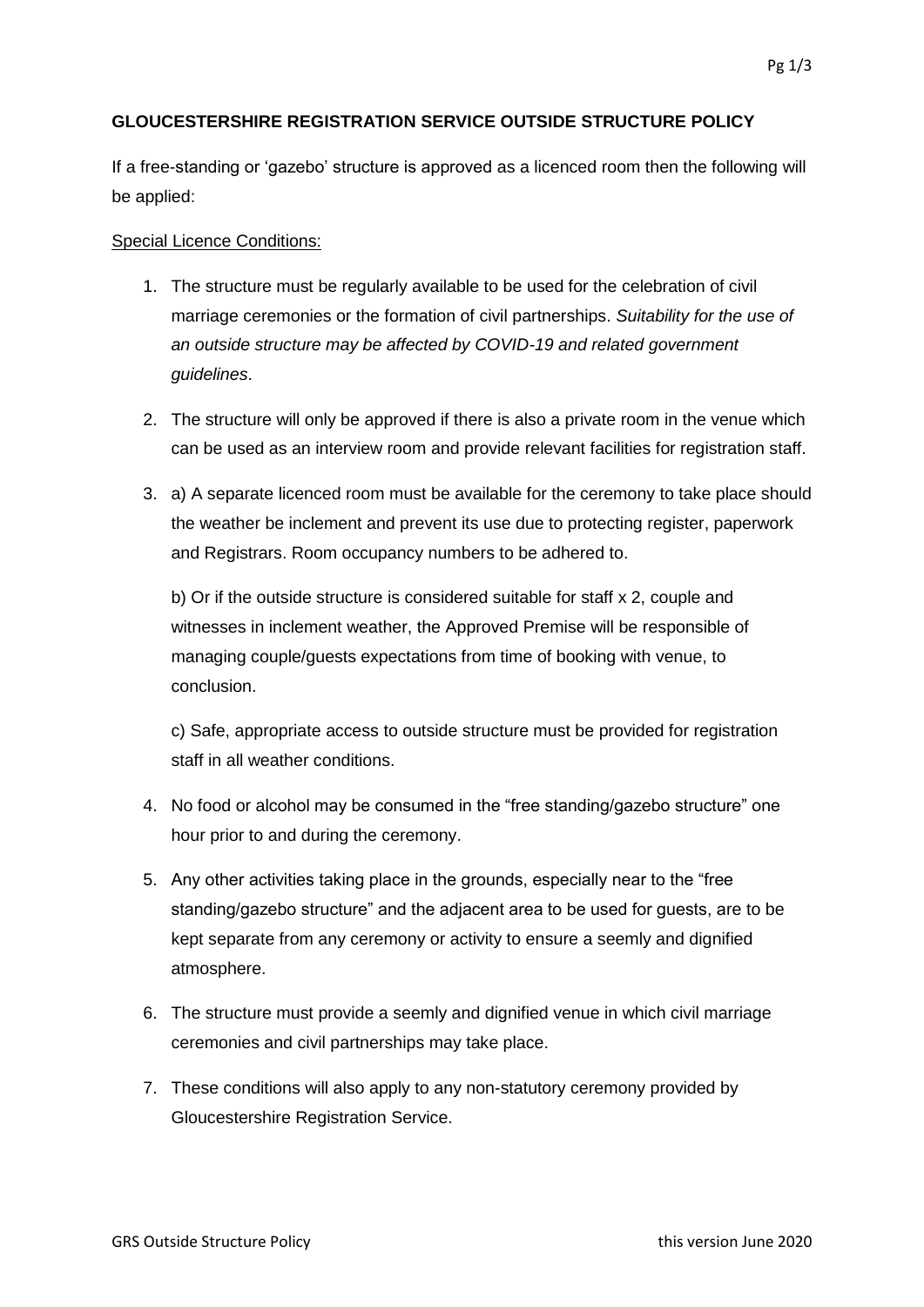- 8. The County Council reserves the right to amend, add to, delete or otherwise change these conditions from time to time, and in this respect the decision of the County Council is final.
- 9. If you are considering including an existing free-standing or 'gazebo' structure in your application or building a new structure you must contact us on 01452 425060 or email [gap@gloucestershire.gov.uk](mailto:gap@gloucestershire.gov.uk) to ensure that it will be acceptable for Gloucestershire Registration Service.
- 10. Any venue wishing to construct a free-standing or "gazebo" structure to be used for the celebration of civil marriages and the formation of civil partnerships must obtain the relevant planning approval before applying to licence the structure.
- 11. The venue is responsible, for seeking approval by, the local planning authority.
- 12. A free-standing or "gazebo" structure must be permanent and immovable and in this respect the decision of the County Council on what is considered "permanent" and "immovable" will be final.
- 13. The structure must have a solid base (wooden/brick/stone/concrete) and ideally this should be raised above the surrounding ground level.
- 14. The structure should have a roof, which should be tiled although other coverings, e.g. thatch, will be considered providing they are waterproof and are a requirement of the local planning officer and/or a conservation/heritage decision. The roof should be supported by brick, stone, concrete or wood pillars or walls. The space between pillars may have trellising or other decoration. The roof should overhang the structure to provide shelter from strong/hot sunshine and/or rain.
- 15. The front should be open and sufficiently wide to enable the ceremony party to enter. Steps may need to be provided if the structure is raised above the surrounding ground level.
- 16. New structure requests the structure should be of sufficient size (minimum 3.5m x 3.5m square or equivalent) to accommodate the following:
- Two Registration staff,
- A table (size approx. *1.2m x 1m*) and two chairs,
- The Couple (Bride and Groom or two Partners).